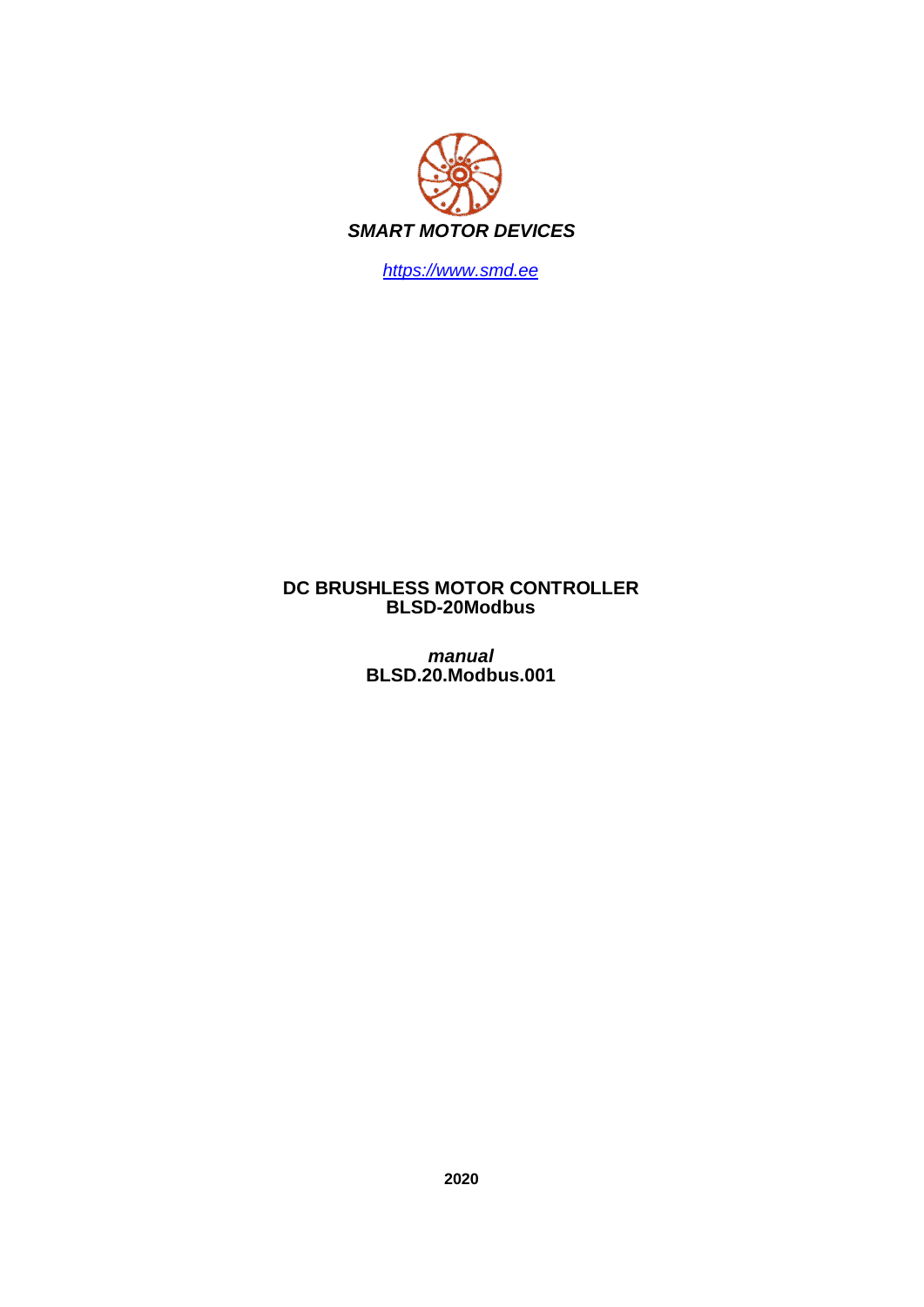

## **1. Product designation**

Brushless motor controllers BLSD-20Modbus are electronic devices designed to operate and control brushless synchronous 3-phase dc motors with Hall encoder.

## **2. Functions and possibilities**

The controllers are designed to control speed, acceleration, deceleration and direction of rotation of the motor. The units also provide positioning based on signals from built-in Hall sensors. Position holding is also possible.

The brushless motor is controlled either by external signals or by commands transmitted via RS-485 by the Modbus protocol. The controller can also operate according to an algorithm previously recorded in the block memory by a user.

## **Control via RS-485 Modbus**

- · The controller can be remotely controlled the physical RS-485 communication line using the industrial Modbus protocol:
- The setting is done by writing or reading the corresponding parameters to/from the controller registers.
- · Supported protocols are RTU and ASCII, rates are 600,1200, 2400, 4800, 9600, 14400, 19200,38400, 57600, 115200,128000 baud.
- · Movements to a target preset position or to one of four predefined reference points are implemented.
- The controller can operate autonomously under the control of a user program (up to 1024 commands), which is pre-recorded in non-volatile memory. Conditional and unconditional jumps (relative and absolute), subroutine calls, loops, timers are supported.
- · Programmable inputs IN1 and IN2 can be used as signals START/STOP, REVERS or for other purposes at the user's discretion.
- The controller can perform positioning in the range from 2147483647 to + 2147483648 Hall sensor switching.
- The controller has RT contacts on the front panel for a terminal resistor connection.

## **Control using external signals**

To control the motor by external signals, the following are provided:

- · Terminals for connecting a potentiometer or an external signal 0-5VDC for analog speed control.
- · Contacts for connecting the external signals In1 and In2, the purpose and processing of which is determined by the user. The inputs can also be used as START/STOP (motion start/stop) and DIR (direction) signals.
- HARD STOP contact for connecting an alarm signal that ensures the Safe Stop 1 (SS1) function controlled motor braking in case of the emergency circuit breaking.

The controller provides a motor overcurrent protection function. The maximum allowed current in the motor phase is set by the user.

## **3. Technical characteristic**

| Model                                   | BLSD-20Modbus                 |
|-----------------------------------------|-------------------------------|
| Power supply voltage, VDC               | $24 - 48$                     |
| Power supply protection, VDC            | $20 - 51$                     |
| Rated current in motor phase, A         | $20$                          |
| Max current in motor phase, A           | <80                           |
| Regulation of peak power, W             | 300960                        |
| Input resistance of SPEED input, kOhm   | 20                            |
| Input voltage range of SPEED input, VDC | 0.5                           |
| Dimensions (no more), mm                | 116x100x23                    |
| Communication interface                 | RS-485, Modbus - ASCII or RTU |

The overall and connecting dimensions of the controller are shown in Fig. 1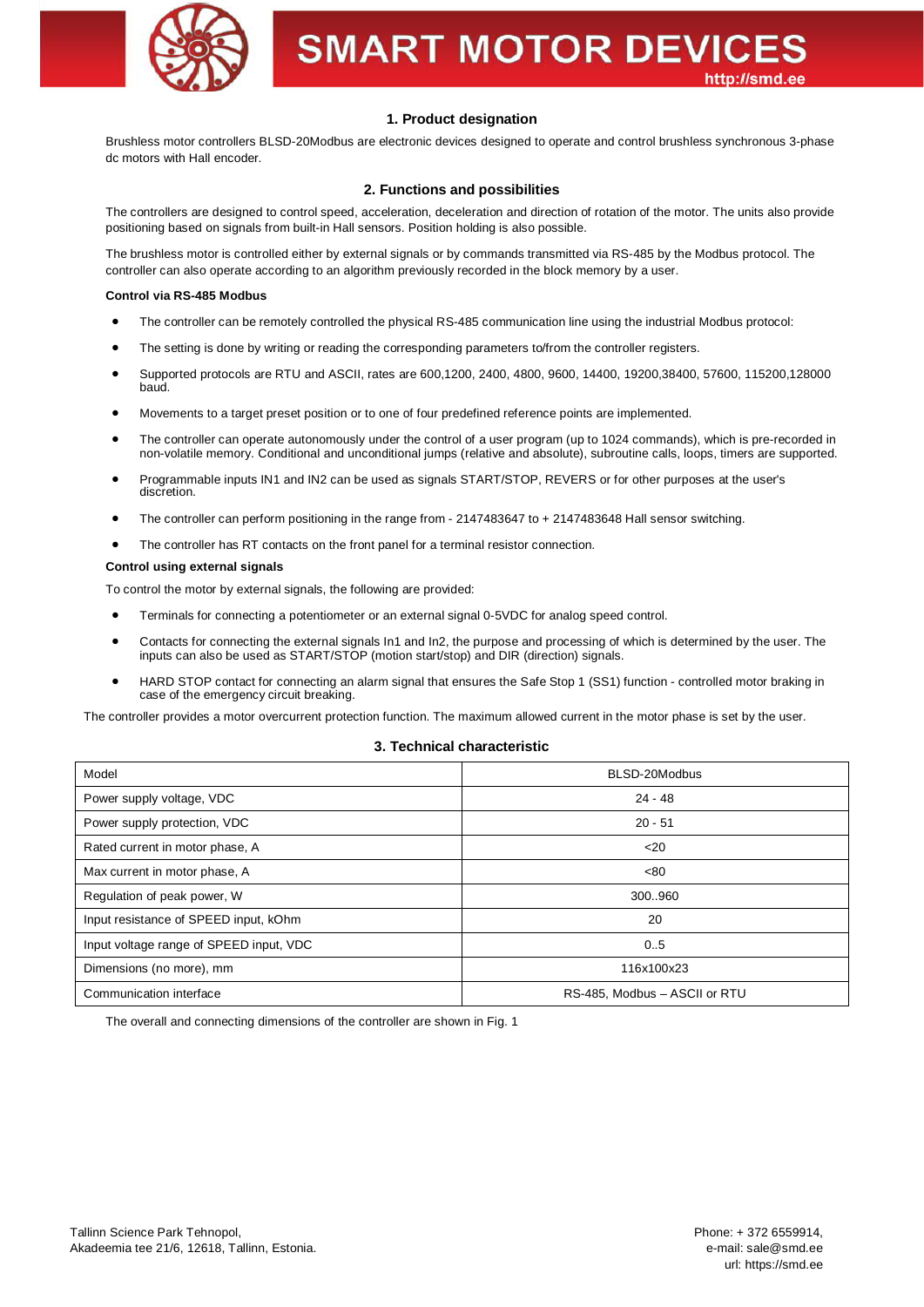



Fig.1. The overall and connecting dimensions of the controller BLSD-20Modbus

Connection scheme is shown in fig. 2

#### **Environmental Conditions:**

Ambient Temperature: 0…+50°C Humidity: 90% RH or less upon condition +25°C Condensation and freezing: none

#### **4. Construction and control elements**

BLSD-20Modbus is designed as circuit plate with electronics elements, covered with a case with DIN rail mount. On the top of the case there are graphical symbols for the controls and pin assignments. Besides electronic components, there are indicating and control elements, connection terminals and connectors on the board:

- screw terminals for connecting power supply, brushless motor windings, encoder lines, and control circuit;
- terminals IN1 and IN2 for connecting control input signals;
- terminals for connecting an external potentiometer to regulate the motor rotation speed;
- terminal for connecting emergency stop signal contacts;
- · LED indicator of device operation;
- RJ11 (6P6C) connector for connecting RS-485 lines;
- · contacts for connecting the internal terminal resistor RT;
- built-in braking circuit for absorbing the energy generated by the motor (during coasting, forced rotation).

The "SPEED" input is intended for speed control by an external analog signal. An external signal input "HARD STOP" is provided for emergency motor stop. External inputs IN1 and IN2 can be used to start and stop the motor using external signals, as well as to control the direction of rotation of the motor.

All parameters of the motor operation and motion control can be carried out by software and by commands transmitted via RS-485 via the Modbus protocol.

The layout and purpose of the terminals are shown in Fig. 2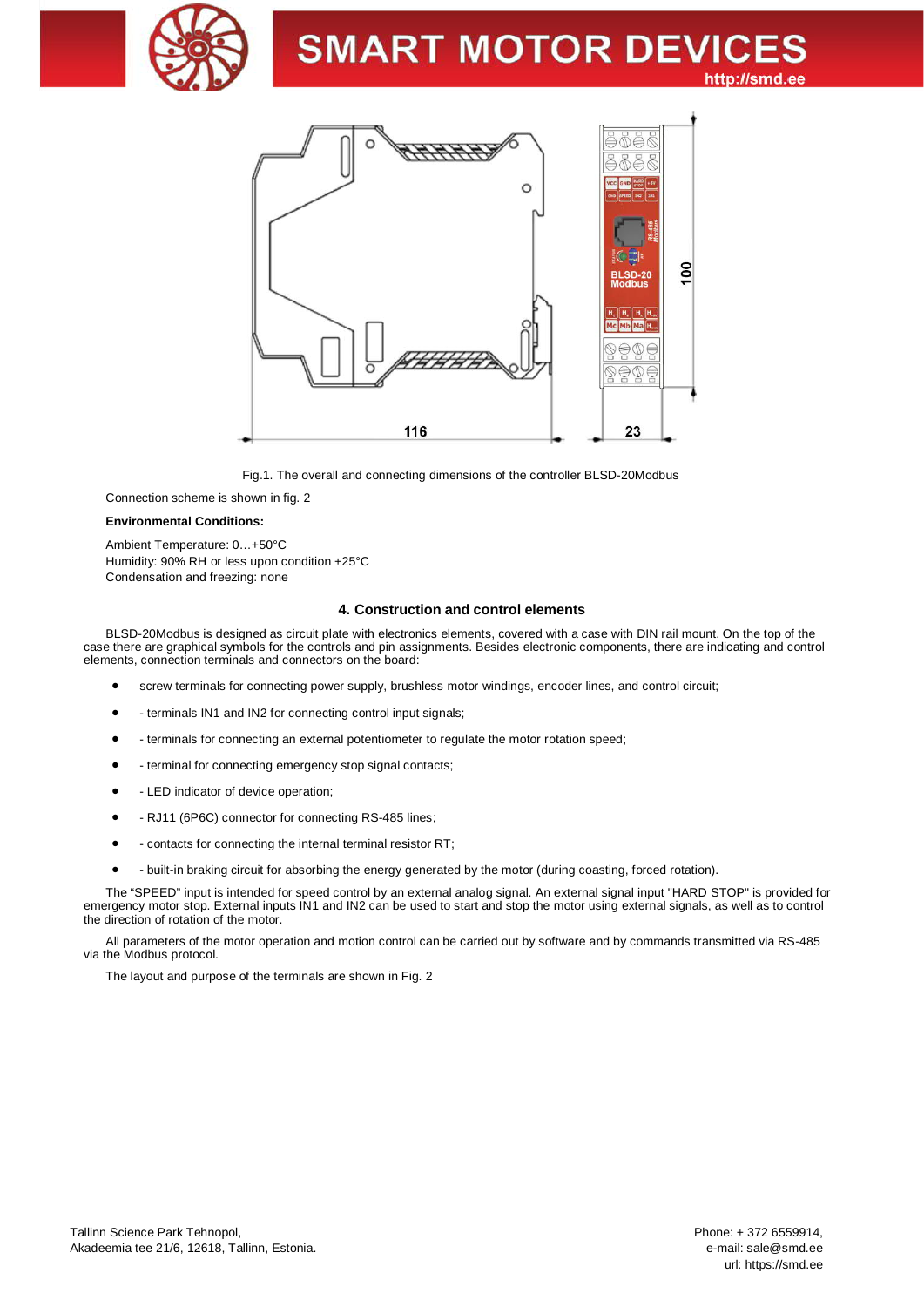



- 1. Output +5 VDC for external potentiometer
- 2. Emergency stop signal "HARD STOP"<br>3. Power supply GND
- Power supply GND
- 4. Power supply 24 48 VDC
- 5. Signal "IN1" (clean contact)
- 6. Signal "IN2" (clean contact)
- 7. Analog signal input for connection of an external speed regulation potentiometer
- 8. Signal GND
- 9. Output for supply of Hall sensors
- 10. Hall sensor phase A
- 11. Hall sensor phase B
- 12. Hall sensor phase C
- 13. GND of Hall sensors<br>14. Motor phase A
- Motor phase A
- 15. Motor phase B
- 16. Motor phase C

RS-485 Modbus - RJ11 (6P6C) connector for connecting RS-485 data lines

RT - contacts for connecting terminal resistance

Fig. 2. Layout and purpose of terminals and control elements

#### **5. Assembly and connection**

Please, learn this manual carefully before connection and assembly.

Please, wire just when power is off. Do not attempt to change wiring while the power is ON.

Please, provide a reliable contact in connection terminals. During wiring, please, observe the polarity and wire management. Reverse polarity and overvoltage will damage the controller.

Follow the next instruction during connection:

- 1. Connect a motor to the controller according to the fig. 2. Motor phases must be connected to the terminals 14 16. Hall sensors signals must be connected to the terminals 10 – 12. GND of HALL sensors must be connected to the terminal 13, supply of HALL sensors signals must be connected to the terminal 9.
- 2. Connect external control elements according to the connection diagram schemes in fig. 3:



Fig. 3. Connection of power supply and external control elements

- type of external signals «IN1», «IN2», «HARD STOP» clean contact;
- full resistance of external potentiometer for speed control approximately 4..5 KOhm.
- 3. Connect the lines of the RS-485 interface to the RJ11 connector according to the fig. 4.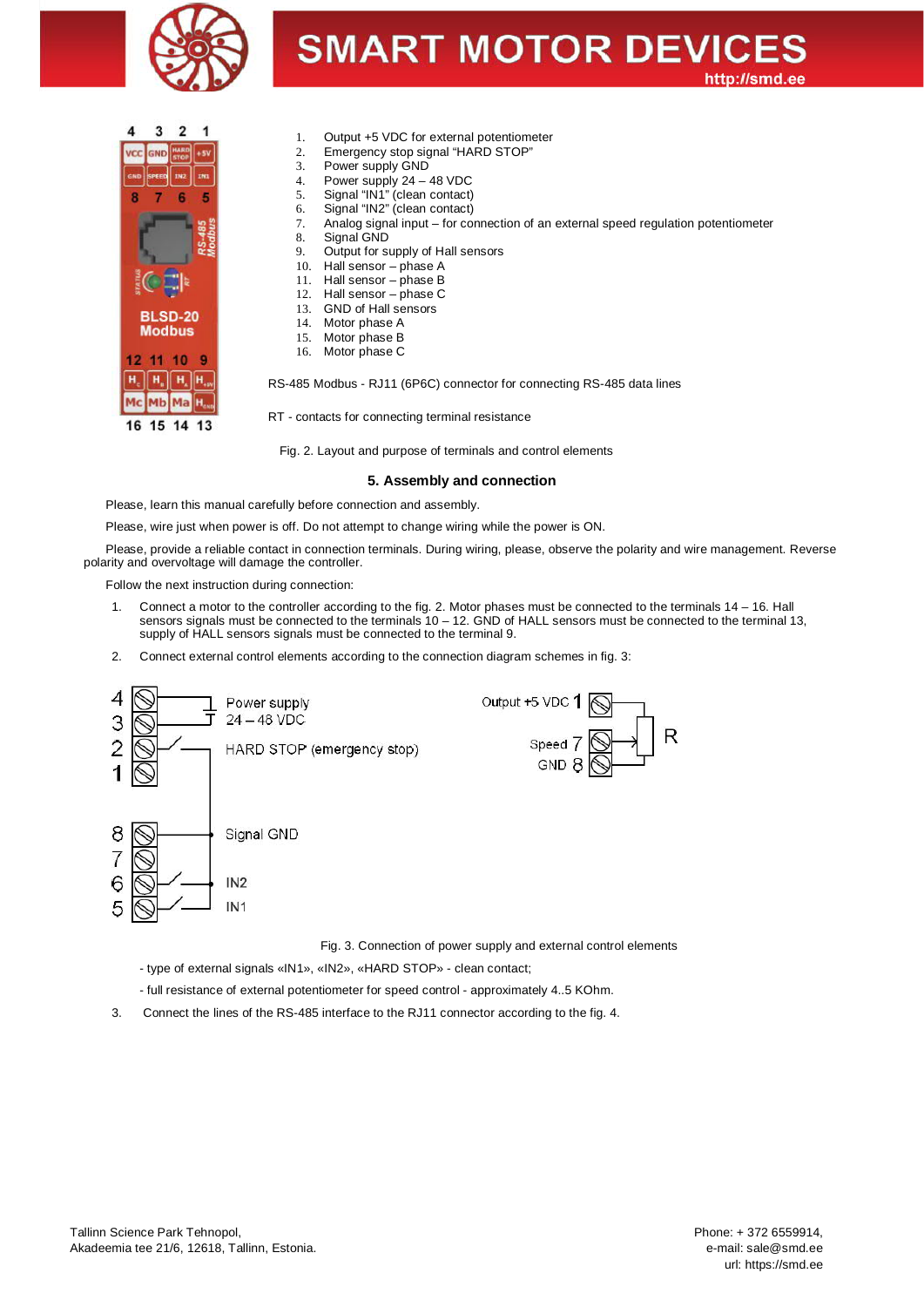

# RS-485 - RJ11 (6P6C)



Fig.4 - pin assignment of the RJ11 connector - RS-485 Modbus.

- 4. If necessary, place a jumper on the RT pins to connect the internal terminal resistance.
- 5. Connect the device to the power supply unit observing the polarity. The power source unit must be selected with a margin (to prevent voltage drops). The thickness of the connecting wires must correspond to the current consumption of the motor. Connect "+" of the power supply - to input 4, connect "-" of the power supply - to input 3. Disassembly procedure is in the reverse order.

## **6. Operation**

- 1. Make sure the power supply is turned off. Please, wire just when power is off.
- 2. Connect the motor and power supply to the controller according to the section 5.
- 3. Select the control method: control by commands via Modbus or external signals (register MODE\_DEVICE see section 6.5, fig. 6 and fig. 7).
- 4. To adjust the speed using an external signal source, connect an external resistor to terminals 1 "+5 V", 7 "SPEED" and 8 "GND". The minimum resistance corresponds to the maximum speed; as the resistance increases, the speed decreases. To be able to control the speed by an external analog signal, set the register USE\_EXTERN\_SPEED = 1 (see description of registers below).
- 6. Connect the control signals "IN1", "IN2" and the emergency stop signal "HARD STOP" according to the section 5. The signal "HARD STOP" is used for emergency stop of the motor. Operation is permitted with closed contact.
- 7. Connect the lines of the RS-485 interface according to the section 5.
- 8. Turn on the power supply. The device is ready for configuration via Modbus protocol.
- 9. Set the necessary operation parameters by commands via Modbus protocol motor current limitation, rotation direction, setting of operation of external inputs IN1 and IN2, control method.
- 10. To control the drive using Modbus protocol, send commands through the RS-485 interface. The registers table of the controller, their purpose and possible motor control commands are given below.
- 11. To control the drive with external signals to start and stop the motor and to control the direction of rotation, use signals IN1 and IN2. Speed regulation is performed by an external analog signal applied to the SPEED input, or by commands via Modbus protocol.

## **MODBUS control**

For data transmission via the RS-485 interface, the standard Modbus communication protocol (ASCII or RTU) is used.

The control unit has the following factory settings:

- $ID = 1$
- · Rate: 115200 baud
- parity check: even
- Data bits: 8
- Stop bit: 1
- · MODBUS RTU

#### **6.1. Input control registers**

| <b>Address</b> | <b>Type</b>             | <b>Description</b><br><b>Size</b><br><b>Name</b> |        |                                                                                    |  |
|----------------|-------------------------|--------------------------------------------------|--------|------------------------------------------------------------------------------------|--|
| 1000h          | Discrete Input          | IN1 bit                                          | 1-bit  | State of the input signal IN1                                                      |  |
| 1001h          | Discrete Input          | IN2 bit                                          | 1-bit  | State of the input signal IN2                                                      |  |
| 1002h          | Discrete Input          | IN HARD STOP bit                                 | 1-bit  | State of the input signal HARD STOP                                                |  |
| 5007h          | <b>Holding Register</b> | MODE EXT IN                                      | 16-bit | Configuration of the external inputs IN, IN2.                                      |  |
| 5013h          | <b>Holding Register</b> | PRESSED INPUTS EXTERN                            | 16-bit | Minimum positive pulse time at digital inputs IN1,<br>$IN2$ (ms)                   |  |
| 5014h          | <b>Holding Register</b> | <b>WAITED INPUTS EXTERN</b>                      | 16-bit | Minimum time for the negative part of the pulse<br>at digital inputs IN1, IN2 (ms) |  |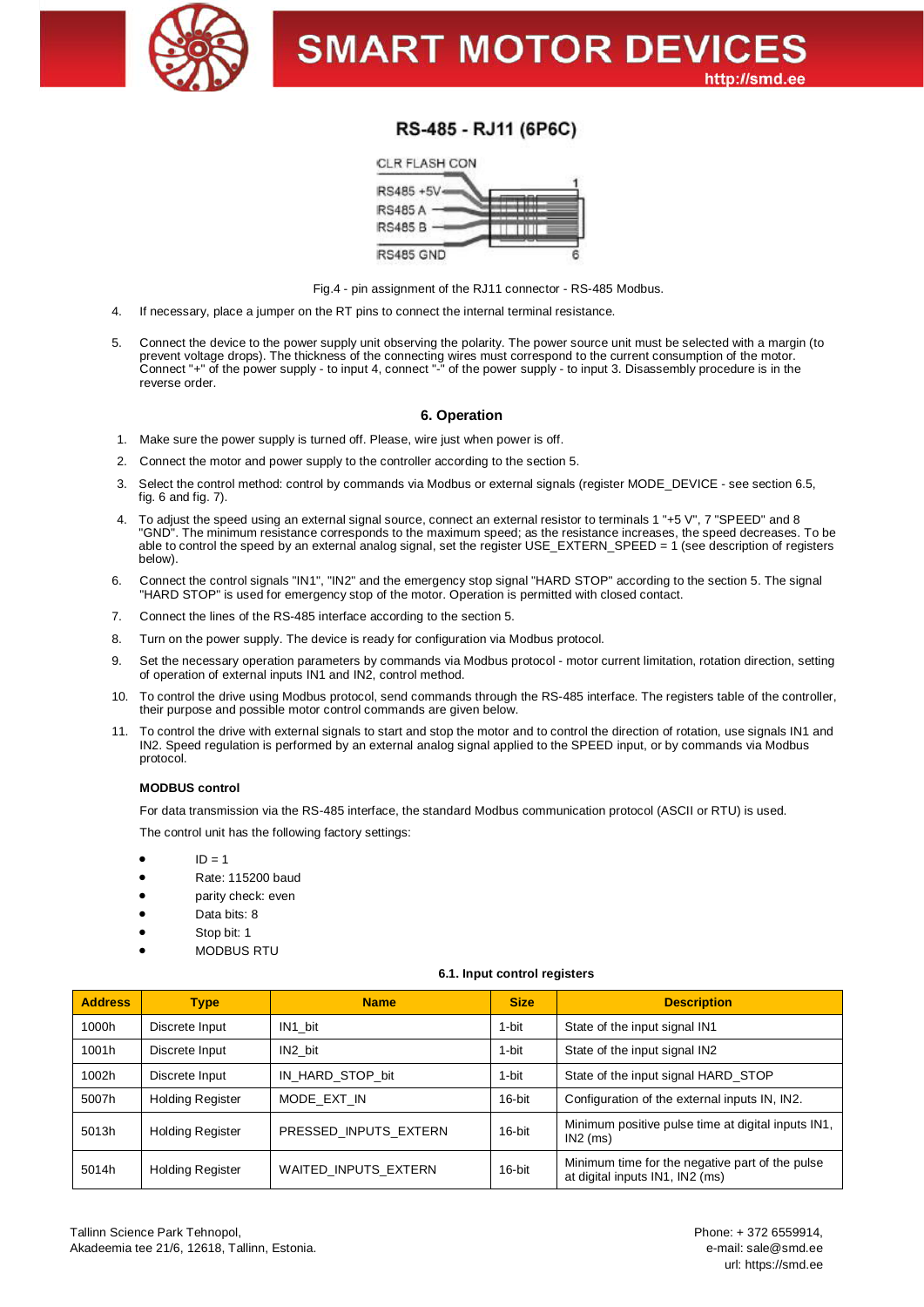

Input state registers 1000h..1002h are read only.

1000h - **IN1\_bit** – represents the state of the physical input IN1.

1001h – **IN2\_bit** – represents the state of the physical input IN2.

1002h - **IN\_HARD\_STOP\_bit** – represents the state of the physical input HARD\_STOP.

Possible register values 1000h..1002h:

- 1 input shorted to output GND
- $0$  input open with output GND

5007h - MODE EXT IN – the register value determines the purpose and method of signals IN1 and IN2 processing (see description in section 6.5).

5013h – **PRESSED\_INPUTS\_EXTERN** and 5014h – **WAITED\_INPUTS\_EXTERN** – the minimum time (set in ms) of the positive and negative parts of the pulse at the digital inputs IN1, IN2 - registers are used to suppress contact bounce (see Fig. 5).



Fig. 5 - Contact bounce suppression

## **6.2. Motor control registers**

| <b>Address</b> | <b>Size</b><br><b>Description</b><br><b>Name</b><br>Type |                  |       |                                                                    |  |
|----------------|----------------------------------------------------------|------------------|-------|--------------------------------------------------------------------|--|
| 2000h          | Coils                                                    | START bit        | 1-bit | Start motor rotation with a set acceleration                       |  |
| 2001h          | Coils                                                    | STOP bit         | 1-bit | Stop motor rotation with a set deceleration                        |  |
| 2002h          | Coils                                                    | HARD STOP bit    | 1-bit | Abrupt emergency stop of motor rotation                            |  |
| 2003h          | Coils                                                    | CLR POSITION bit | 1-bit | Resetting to zero the current position register<br>POSITION VALUE. |  |

These control registers are available for both reading and writing. When writing to the corresponding register the value 1 activates one or another function, after which the register is reset to 0.

#### **6.3. State registers**

| <b>Address</b> | <b>Type</b>    | <b>Name</b>                  | <b>Size</b> | <b>Description</b>                                                        |  |
|----------------|----------------|------------------------------|-------------|---------------------------------------------------------------------------|--|
| 3000h          | Input Register | <b>STATUS</b>                | 16-bit      | The current state of the motor control.                                   |  |
| 3001h          | Input Register | <b>CURRENT VALID</b>         | 16-bit      | The current value of the current consumed by<br>the motor.                |  |
| 3002h          | Input Register | SPEED VALID                  | 16-bit      | The instantaneous value of the rotation speed.                            |  |
| 3003h          | Input Register | <b>CURRENT POSITION</b>      | 32-bit      | Current position.<br>Values range from $-2147483647$ to $+$<br>2147483648 |  |
| 3005h          | Input Register | TEMPERATURE<br><b>MCU</b>    | 16-bit      | CPU temperature                                                           |  |
| 3006h          | Input Register | TEMPERATURE<br><b>MOSFET</b> | 16-bit      | Power circuit temperature                                                 |  |
| 3007h          | Input Register | TEMPERATURE<br><b>BRAKE</b>  | 16-bit      | Brake circuit temperature                                                 |  |
| 3008h          | Input Register | <b>TASK COUNTER</b>          | 16-bit      | Returns a random value (to check the<br>transmission channel operation)   |  |
| 3009h          | Input Register | STATUS_USER_                 | 16-bit      | The current state of the user program                                     |  |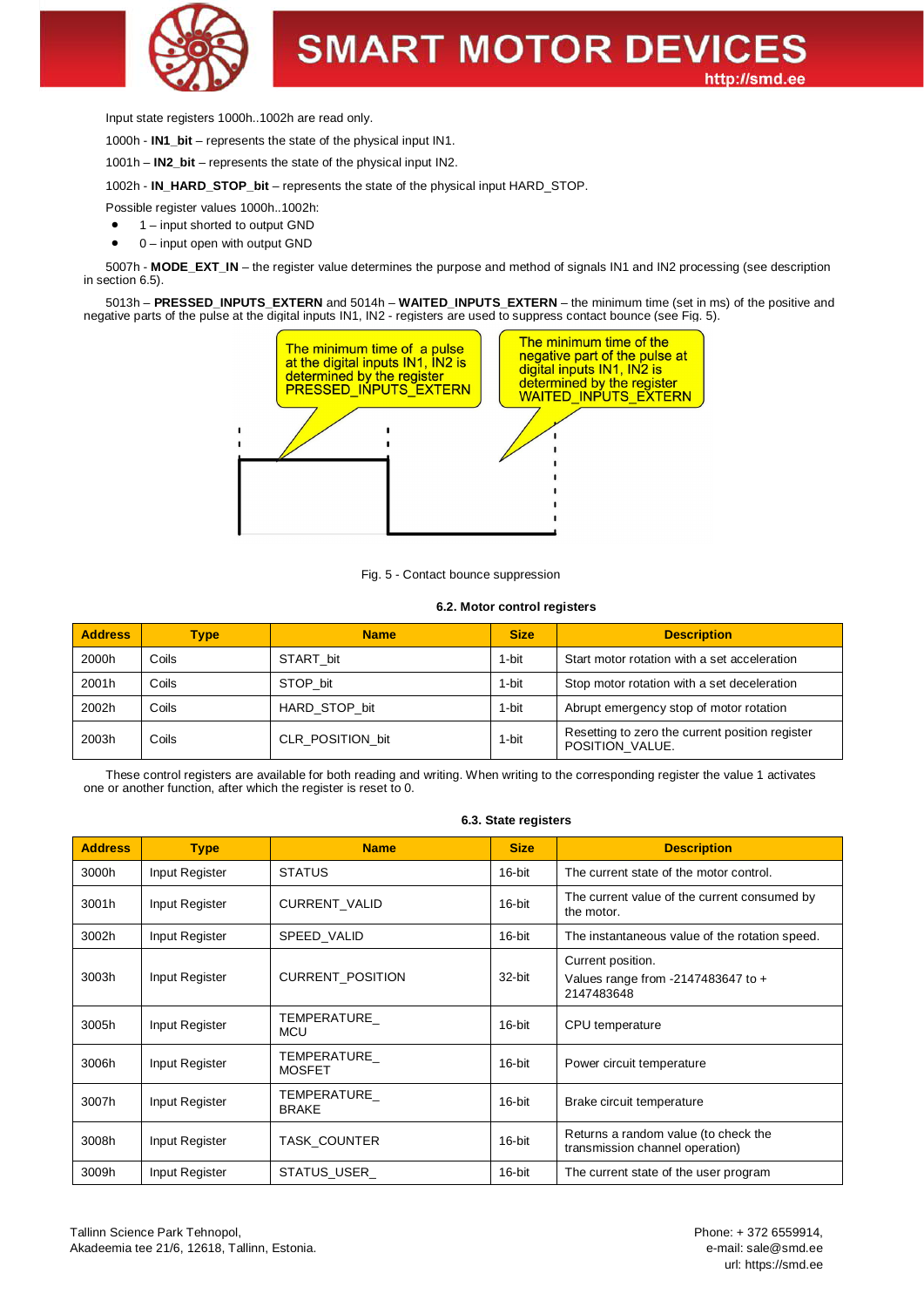

This group of registers is read-only and represents the current state of the controller.

3000h – **STATUS** - current state of motor control, possible values:

- 0 motor stop
	- 1 forward rotation
	- 2 backward rotation

3001h - **CURRENT\_VALID** - the current value of the current consumed by the motor. Represents the value of the current consumed by the motor from the power supply, the value in mA.

3002 - **SPEED\_VALID** - the instantaneous value of the rotation speed. Units of measurement are revolutions per minute.

3003h - **CURRENT\_POSITION**– the current position. Positioning is performed in the range of values from -2147483647 to + 2147483648 of the total number of Hall sensor switchings, both leading and trailing edges are taken into account.

3005h - **TEMPERATURE\_MCU** — temperature of the central processor. The temperature is calculated as

TEMPERATURE\_MCU/10 deg/C.

3006h - **TEMPERATURE\_MOSFET** - power circuit temperature - the temperature in the area of installation of MOSFET switches. The temperature is calculated as TEMPERATURE\_MOSFET/10 deg/C.

3007h - **TEMPERATURE\_BRAKE** - brake circuit temperature – the temperature in the area of the braking resistor. The temperature is calculated as TEMPERATURE\_MOSFET/10 deg/C.

3008h - **TASK\_COUNTER** - returns a random number in the range 0x0000 to 0xFFFF.

3009h - **STATUS USER\_PROGRAM** - The current state of the user program, possible values:

- user program is stopped by a command via Modbus
- 2 user program is started by a command via Modbus (this state is a short period only, before state 4 is set)
- 3 user program is started after supply voltage is on (this state is a short period only, before state 4 is set)
- $4 -$ user program is being executed<br> $5 -$ user program is finished with the
- user program is finished with the END command
- 6 user program is finished with the ENDF command
- user program is stopped due to an error

#### **6.4. RS-485 Modbus data transmission settings registers**

| <b>Address</b> | <b>Type</b>             | <b>Name</b>                     | <b>Size</b>                                                                                                          | <b>Description</b>         |
|----------------|-------------------------|---------------------------------|----------------------------------------------------------------------------------------------------------------------|----------------------------|
| 5000h          | <b>Holding Register</b> | SLAVE ADDRESS MODBUS            | ID of the controller (device address). Valid<br>values: 0247. (0 - broadcast address, no reply<br>16-bit<br>message) |                            |
| 5001h          | <b>Holding Register</b> | <b>TYPE MODBUS</b>              | 16-bit                                                                                                               | Data transmission settings |
| 5002h          | <b>Holding Register</b> | <b>BITRATE MODBUS</b><br>16-bit |                                                                                                                      | Setting the baud rate      |
| 5003h          | <b>Holding Register</b> | TIMEOUT BROADCAST MODBUS        | Additional delay between the received packet<br>16-bit<br>and the reply message.                                     |                            |

5001h - **TYPE\_MODBUS** – data transmission settings, valid values:

- · 1 ASCII, 7 data bit, even, 1 stop bit,
- · 2 ASCII, 7 data bit, odd, 1 stop bit
- 3 RTU, 8 data bit, even, 1 stop bit
- · 4 RTU, 8 data bit, odd, 1 stop bit
- · 5 RTU, 8 data bit, none, 2 stop bit

5002h - **BITRATE\_MODBUS** – Modbus baud rate, possible values:

- $0 600$
- $1 1200$
- $2 2400$
- $3 4800$
- $4 9600$
- $5 14400$ .
- $6 19200$
- $7 38400,$
- $8 57600$
- $9 115200$
- · 10 128000

5003h - **TIMEOUT\_BROADCAST\_MODBUS** - is used if the control device takes a slow time to switch from transmit mode to receive mode.

After changing the communication settings, the new values must be saved using the FLAG\_SAVE\_INI register (see section 6.5) and then the controller must be rebooted. After the reboot, the RS-485 connection will be performed using the new settings.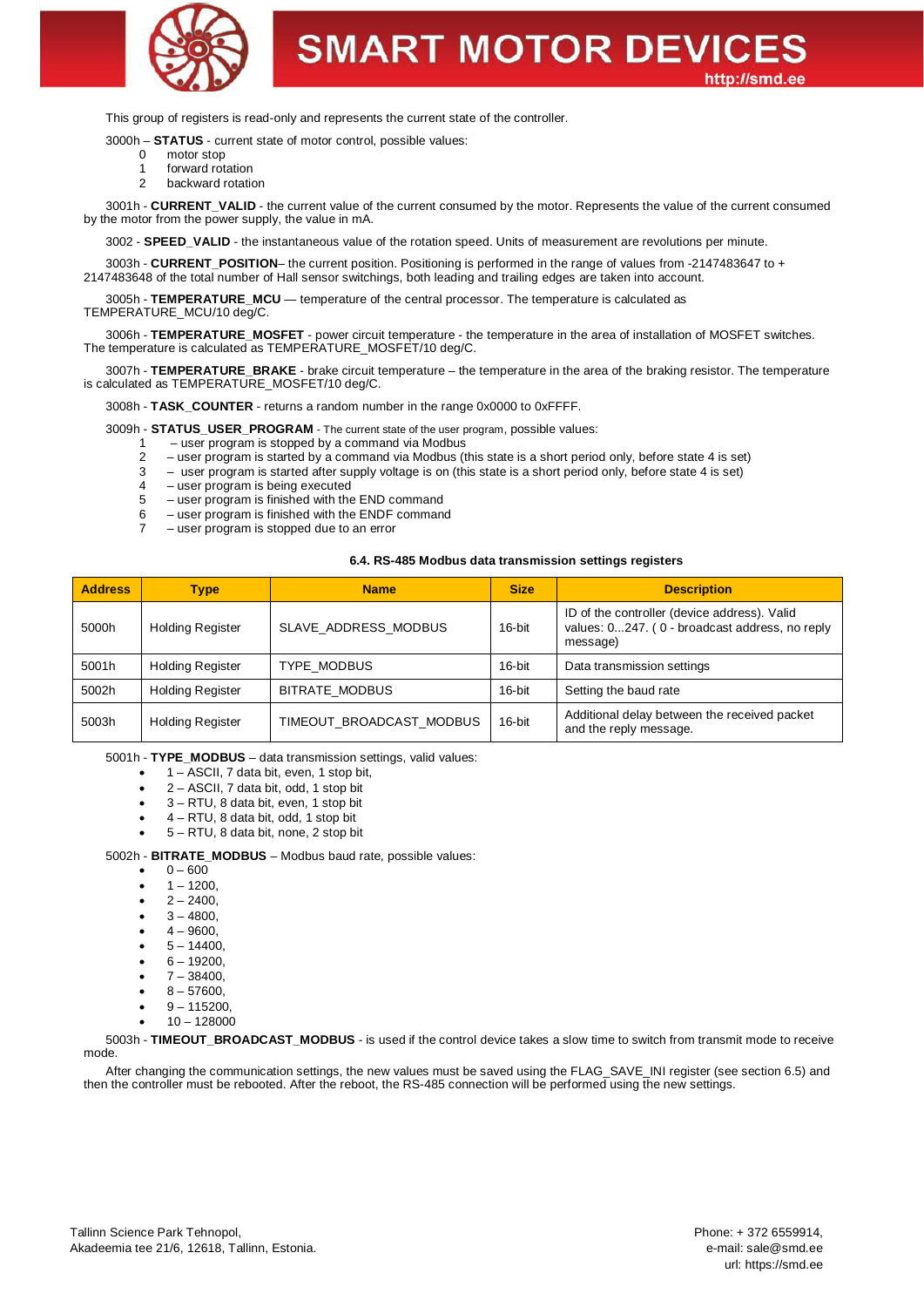

#### **6.5. Registers for setting of drive operation**

| <b>Address</b> | <b>Type</b>             | <b>Name</b>           | <b>Size</b> | <b>Description</b>                                                                                                      |  |
|----------------|-------------------------|-----------------------|-------------|-------------------------------------------------------------------------------------------------------------------------|--|
| 5004h          | <b>Holding Register</b> | MODE_DEVICE           | 16-bit      | Controller operation mode                                                                                               |  |
| 5005h          | <b>Holding Register</b> | MODE_USER_PROGRAM     | 16-bit      | Control command for starting a user program                                                                             |  |
| 5006h          | <b>Holding Register</b> | MODE_ROTATION         | 16-bit      | Rotation mode.                                                                                                          |  |
| 5007h          | <b>Holding Register</b> | MODE EXT IN           | 16-bit      | Configuration of the external inputs IN, IN2.                                                                           |  |
| 5008h          | <b>Holding Register</b> | POSITION_N            | 16-bit      | The position number to move.<br>Values range from 1 to 4                                                                |  |
| 5009h          | <b>Holding Register</b> | REF_CURRENT           | 16-bit      | Limiting the maximum operating current in the<br>motor winding.<br>Range from 1000 mA to 20000 mA                       |  |
| 500Ah          | <b>Holding Register</b> | <b>HOLD_CURRENT</b>   | 16-bit      | Holding current in stop mode.<br>Range from 0 to 1000 mA                                                                |  |
| 500Bh          | <b>Holding Register</b> | <b>SPEED</b>          | 16-bit      | Set rotation speed.<br>Range from 35 to 4105 rpm.                                                                       |  |
| 500Ch          | <b>Holding Register</b> | <b>ACC</b>            | 16-bit      | Set acceleration.<br>Range from 10 to 1000.                                                                             |  |
| 500Dh          | <b>Holding Register</b> | DEC                   | 16-bit      | Set deceleration.<br>Range from 10 to 1000.                                                                             |  |
| 500Eh          | <b>Holding Register</b> | <b>DIRECTION</b>      | 16-bit      | Rotation direction.<br>$1 -$ forward<br>$2 -$ backward                                                                  |  |
| 500Fh          | <b>Holding Register</b> | N_POLE                | 16-bit      | Number of motor poles.<br>Range from 1 to 12                                                                            |  |
| 5010h          | <b>Holding Register</b> | USE_EXTERN_SPEED      | 16-bit      | Speed control method:<br>1 - commands via Modbus<br>2 - external signal at the SPEED input                              |  |
| 5011h          | <b>Holding Register</b> | RESERVED              | 16-bit      | reserved                                                                                                                |  |
| 5012h          | <b>Holding Register</b> | OFFSET_COMPENSATION   | 16-bit      | Motor braking correction                                                                                                |  |
| 5013h          | <b>Holding Register</b> | PRESSED INPUTS EXTERN | 16-bit      | Minimum positive pulse time at digital inputs IN1,<br>$IN2$ (ms)                                                        |  |
| 5014h          | <b>Holding Register</b> | WAITED_INPUTS_EXTERN  | 16-bit      | Minimum time for the negative part of the pulse<br>at digital inputs IN1, IN2 (ms)                                      |  |
| 5015h          | <b>Holding Register</b> | <b>OFFSET</b>         | 32-bit      | The offset to move.<br>Range of values from<br>-2147483647 to + 2147483648                                              |  |
| 5017h          | <b>Holding Register</b> | OFFSET CONST          | 32-bit      | Increment - the offset to which it is necessary to<br>move, the value is changed by the controller<br>during operation. |  |
| 5019h          | <b>Holding Register</b> | TARGET_POSITION       | 32-bit      | The position to move.<br>Range of values from<br>-2147483647 to + 2147483648                                            |  |
| 501Bh          | <b>Holding Register</b> | TARGET_POSITION1      | 32-bit      | User preset position Nº1<br>Range of values from<br>-2147483647 to + 2147483648                                         |  |
| 501Dh          | <b>Holding Register</b> | TARGET_POSITION2      | 32-bit      | User preset position No <sub>2</sub><br>Range of values from<br>-2147483647 to + 2147483648                             |  |
| 501Fh          | <b>Holding Register</b> | TARGET_POSITION3      | 32-bit      | User preset position No <sub>2</sub><br>Range of values from<br>-2147483647 to + 2147483648                             |  |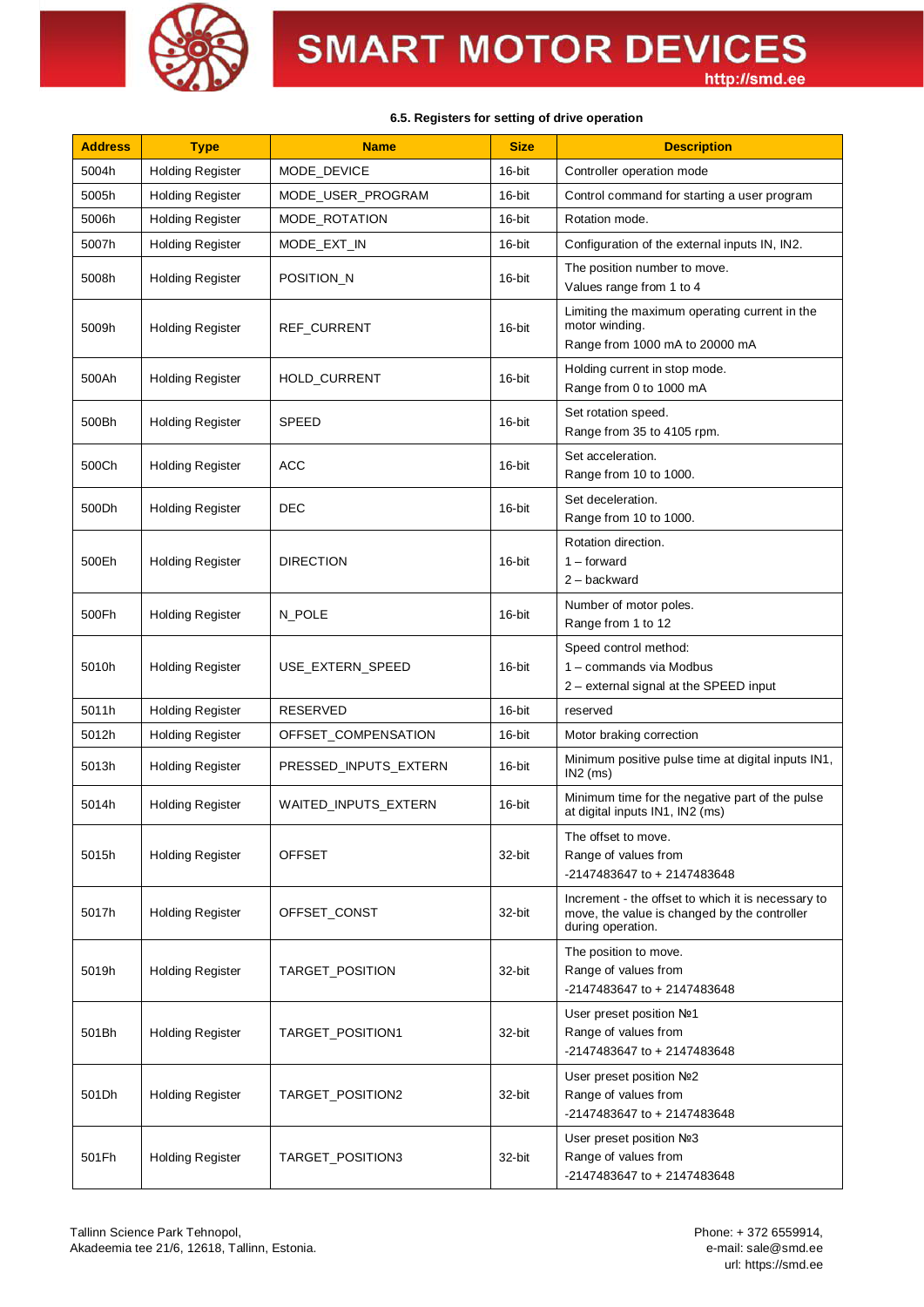

# **SMART MOTOR DEVICES**

http://smd.ee

| 5021h | <b>Holding Register</b> | TARGET POSITION4          | 32-bit | User preset position Nº4<br>Range of values from<br>-2147483647 to + 2147483648                                                      |
|-------|-------------------------|---------------------------|--------|--------------------------------------------------------------------------------------------------------------------------------------|
| 5023h | <b>Holding Register</b> | <b>ERROR</b>              | 16-bit | Errors register                                                                                                                      |
| 5024h | <b>Holding Register</b> | <b>FLAG SAVE INI</b>      | 16-bit | Register for saving user settings. (Registers<br>5000h501Fh).<br>Value: 0x37FA                                                       |
| 5025h | <b>Holding Register</b> | FLAG SAVE<br>USER PROGRAM | 16-bit | Register for writing or reading a user program to<br>or from non-volatile memory.<br>Value to write: 0x8426<br>Value to read: 0x9346 |
| 5026h | <b>Holding Register</b> | <b>FLAG RESTART</b>       | 16-bit | Reboot register.<br>Value: 0x95AF                                                                                                    |

5004h - **MODE\_DEVICE** - controller operation mode, possible values:

- · 1 control via Modbus
- 2 control by external signals

5005h – **MODE\_USER\_PROGRAM** – control command for starting a user program, possible values:

- · 1 stop user program
- · 2 start user program
- · 3 start user program as soon as the power is on (pre-saving of settings is required see register FLAG\_SAVE\_INI).

5006h – **MODE\_ROTATION** – rotation mode, possible values:

- · 1 continuous rotation
- · 2 offset by the amount specified by the OFFSET register
- · 3 moving to a given position. The position number is specified by the POSITION\_N register (from 1 to 4), coordinates of the positions are specified by the registers POSITION1, POSITION2, POSITION3, POSITION4 accordingly.

5007h – **MODE\_EXT\_IN** – configuration of the operation mode of the external inputs IN1, IN2 in the control mode of external signals, possible values:

- · 1 Input IN1 is used as a start/stop signal of the drive, it is processed on the falling edge of the pulse; input IN2 is used as a reverse signal, it is processed on the falling edge of the pulse.
- · 2 Input IN1 is used as a start/stop signal of the drive, it is processed on the falling edge of the pulse; input IN2 is used as a direction reference signal, processed according to the signal level.
- · 3 Input IN1 is used as a start/stop signal of the drive, it is processed according to the signal level: , presence of a signal enable the motor rotation, no signal - stop; input IN2 is used as a reverse signal, it is processed on the falling edge of the pulse.
- · 4 Input IN1 is used as a start/stop signal of the drive, it is processed according to the signal level: , presence of a signal enable the motor rotation, no signal - stop; input IN2 is used as a direction reference signal, processed according to the signal level.
- · 5 input IN1 is used as a signal to start and stop the drive in the forward direction, IN2 as a signal to start and stop the drive in the opposite direction; both signals are processed by level.

5008h – **POSITION\_N** – selection of the position number for movement (from 1 to 4) - used in the mode of movement to a given position (MODE\_ROTATION = 3) in conjunction with the registers POSITION1, POSITION2, POSITION3, POSITION4.

5009h – **REF\_CURRENT** – setting the maximum operating current in the motor winding – from 1000 mA to 20000 mA

500Ah – **HOLD\_CURRENT** – holding current in stop mode (from 0 to 1000 mA)

500Bh – **SPEED** – target rotation speed for Modbus control (from 35 to 4105 rpm).

500Ch – **ACC** – given acceleration (from 10 to 1000)

500Dh – **DEC** – given deceleration (from 10 to 1000)

Acceleration and deceleration values in registers ACC and DEC are conventional linear values that determine the rate of acceleration/deceleration. A value of 10 corresponds to 100 rps2, a value of 1000 corresponds to 5000 rps2.

500Eh – **DIRECTION** – direction of rotation, possible values:

- · 1 forward rotation
- 2 backward rotation.

500Fh – **N\_POLE** – number of the motor poles (from 1 to 12).

- 5010h **USE\_EXTERN\_SPEED** setting the rotation speed setting mode, possible values:
- · 1 commands via Modbus
- · 2 external analog signal at the input SPEED

5012h - **OFFSET\_COMPENSATION** – Experimentally calculated motor braking correction for current settings ACC, DEC, SPEED. If the stop occurs beyond the calculated point, then the compensation value is equal to the positioning error with a negative sign, if the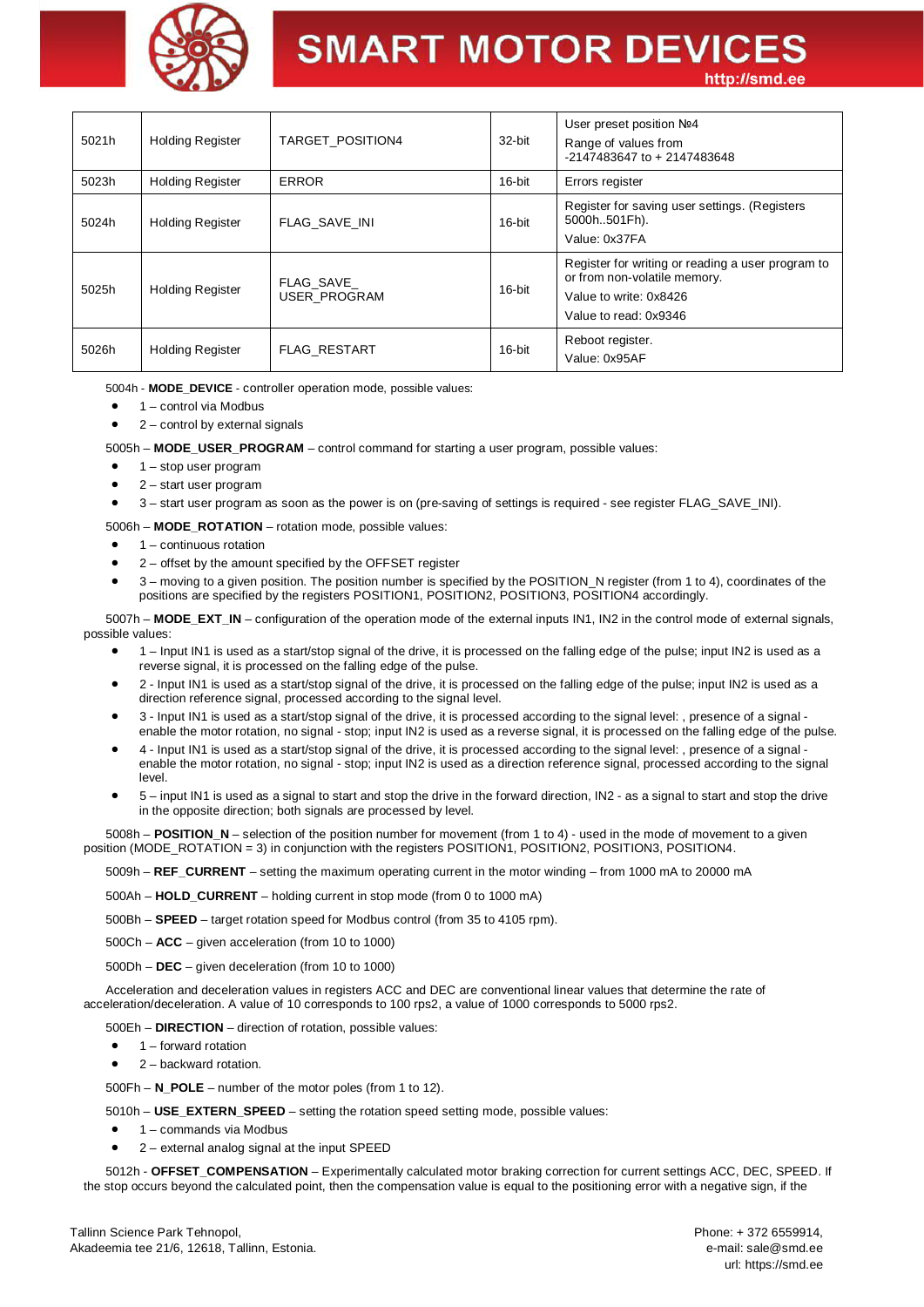

motor stops before the stop point, then the compensation value is positive. For example, the error of reaching the specified position is 15 increments, which means OFFSET\_COMPENSATION = -15, and this correction is valid only for the current settings of acceleration, deceleration, speed.

5013h and 5014h – PRESSED INPUTS EXTERN and WAITED INPUTS EXTERN – minimum time of a positive and a negative parts of a pulse at the digital inputs IN1, IN2 – used to suppress contact bounce (see fig. 5).

5015h – **OFFSET** – the offset to be moved is used when MODE\_ROTATION = 2, valid values from -2147483647 to + 2147483648. Before starting the movement, it is necessary to set the required offset value in the OFFSET register, which is processed by the controller as a counter of the remaining movement. During the execution of the specified movement, the OFFSET value decreases.

5017h – **OFFSET\_CONST** - Increment - the offset to which it is necessary to move, the value is changed by the controller during operation.

5019h – **TARGET\_POSITION** – position to move to, allowed values from -2147483647 to + 2147483648. In the mode of moving to a given position, the coordinate from POSITION1-POSITION4 is copied to this register before moving, while POSITION1-POSITION4 registers do not change their values.

501Bh - 5021h – **TARGET\_POSITION1..4** – User preset position №1..4, used when MODE\_ROTATION = 3, position number is determined by register POSITION\_N, allowed values from -2147483647 to + 2147483648.

5023h – **ERROR** – errors that occur during controller operation - each bit of the register signals a specific error:

- bit 0 out of the supply voltage range:
- bit 1 short circuit of the motor windings;
- bit 2 overheating of the brake circuit;
- bit 3 overheating of the power circuit;
- bit 4 Hall sensors connecting error;
- bit 5 emergency stop;
- bit 6 MCU overheating;
- bit 7 test control program;
- bit 8 user program execution error;
- bit 9 error reading or writing settings:
- bit 10 error in the operation of the output transistor switches:
- bit 12 warning about the impossibility of calculating the breakpoint;
- bit 13 warning about an attempt to write to the register a value that is out of range;
- bit 14 RS-485 transmitting parity error

5024h – **FLAG\_SAVE\_INI** – register for saving user settings - when writing the value 0x37FA to this register, the settings defined by registers 5000h..501Fh will be saved to the non-volatile memory.

5025h – **FLAG\_SAVE\_USER\_PROGRAM** – writing the value 0x8426 to this register starts the procedure for saving the user program from the temporary buffer to the nonvolatile memory of the controller. Writing the value 0x9346 starts the procedure for reading the user program from the nonvolatile memory of the controller into a temporary buffer (see section 6.6.).

5026h – **FLAG\_RESTART** – writing the value 0x95AF to this register causes the controller reboot.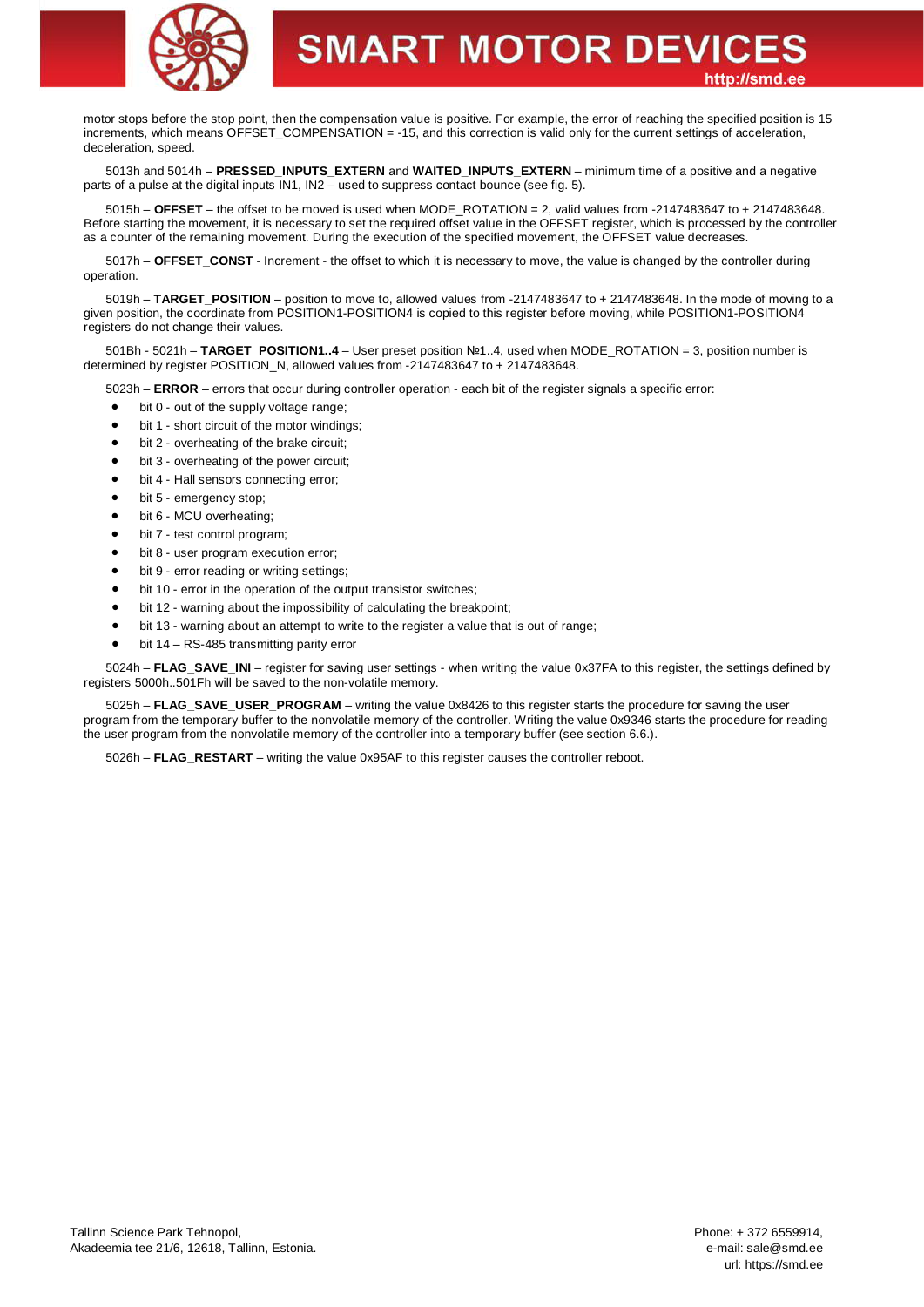



Fig.6. Flow diagram for selecting the operating mode when controlling the drive via Modbus



Fig.7. Flow diagram for selecting the operating mode when control the drive using external signals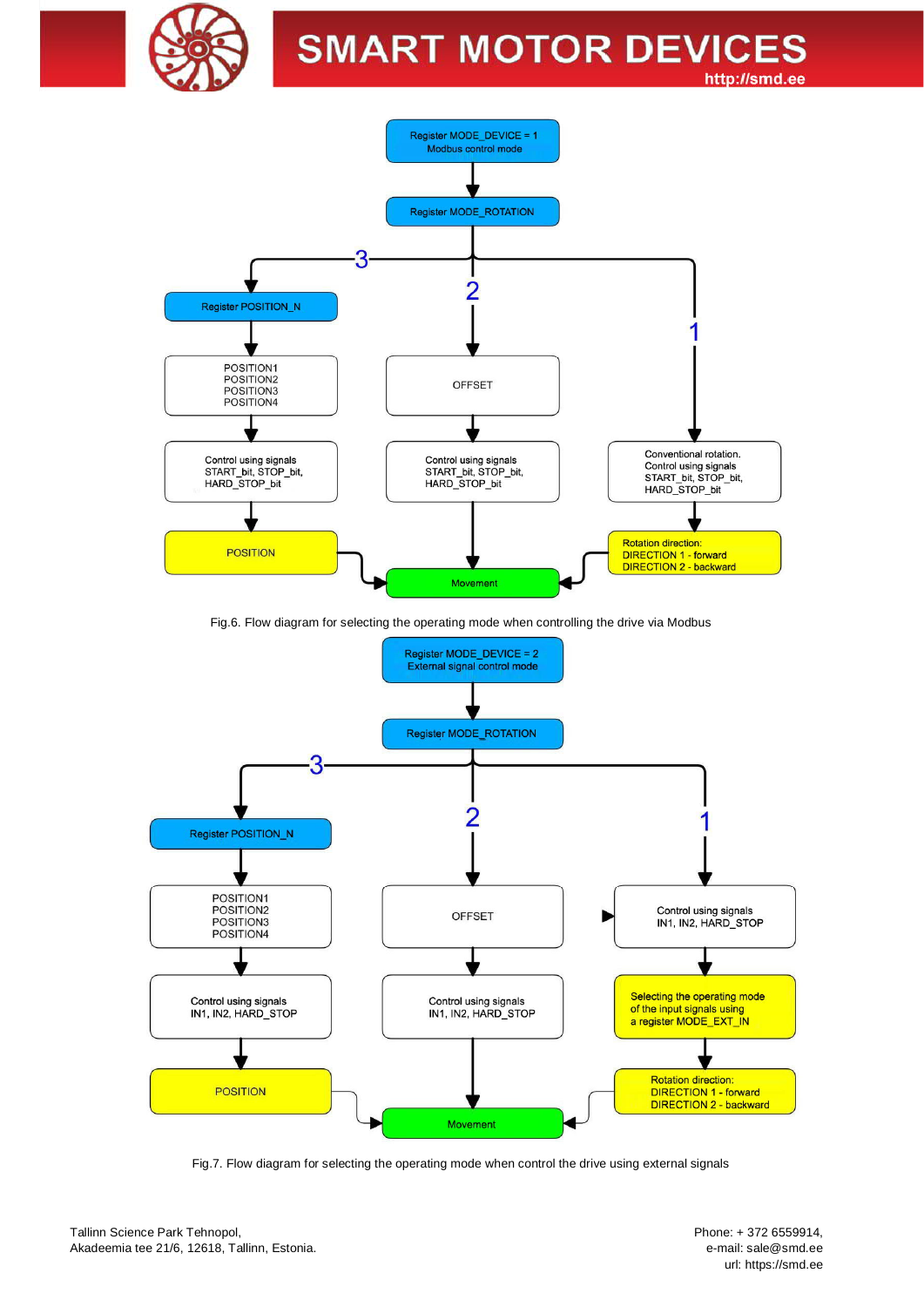

#### **6.6. Reading and writing a user program**

A temporary buffer of 1024 commands is used to read and write a user program. The special register FLAG\_SAVE\_INI is used to save the program from the temporary buffer to the non-volatile memory and to read the program from the controller memory to the temporary buffer.

| <b>Address</b> | <b>Type</b>             | <b>Name</b>                      | <b>Size</b> | <b>Description</b>                                                                                                                                                                                      |  |
|----------------|-------------------------|----------------------------------|-------------|---------------------------------------------------------------------------------------------------------------------------------------------------------------------------------------------------------|--|
| 5025h          | <b>Holding Register</b> | FLAG SAVE<br><b>USER PROGRAM</b> | 16-bit      | Register for writing or reading a user program to<br>or from non-volatile memory of the controller.<br>Value for writing: 0x8426<br>Value for reading: 0x9346                                           |  |
| 6000h          | <b>Holding Register</b> | WRITE CMD                        | 16-bit      | Address register. When the address value is<br>written to this register, the command is<br>transferred from the CMD_W field to the<br>specified address of the temporary buffer of the<br>user program. |  |
| 6001h          | <b>Holding Register</b> | CMD W                            | 32-bit      | User program's instruction                                                                                                                                                                              |  |
| 6003h          | <b>Holding Register</b> | READ_CMD                         | 16-bit      | Address register. When the address value is<br>written to this register, the command is<br>transferred from the specified address of the<br>temporary buffer of the user program to the<br>CMD R field. |  |
| 6004h          | <b>Holding Register</b> | CMD R                            | 32-bit      | User program's instruction                                                                                                                                                                              |  |

## **Assembling and writing a user program to the controller memory**

Every user program instruction consists of two memory words (32 bits) - command (16 bits) and command data (16 bits). When assembling a user program, instructions are first written into a temporary buffer in the controller. To write to the temporary buffer, it is necessary to write an instruction to the CMD\_W register, and then write the address of this instruction in the internal buffer to the WRITE\_CMD register. When the address is written to the WRITE\_CMD register, the instruction is transferred from the CMD\_W register to the internal buffer. After composing a user program in a temporary buffer, it is necessary to write the value 0x8426 to the FLAG\_SAVE\_USER\_PROGRAM register - the program will be transferred from the temporary buffer to the controller's FLASH memory.

#### **Reading a user program from the controller memory**

It is necessary transfer a user program to the temporary buffer of the controller to read it from the FLASH memory. To do this, write the value 0x9346 to the FLAG\_SAVE\_USER\_PROGRAM register - the program will be transferred from the controller's FLASH memory to the temporary buffer. Then, to read an instruction from the temporary buffer, it is necessary to write the instruction address to the READ\_CMD register - when the address is written to this register, the instruction will be copied from the temporary buffer to the CMD\_R register.

A diagram of the procedures for reading and writing a user program is shown in fig. 8.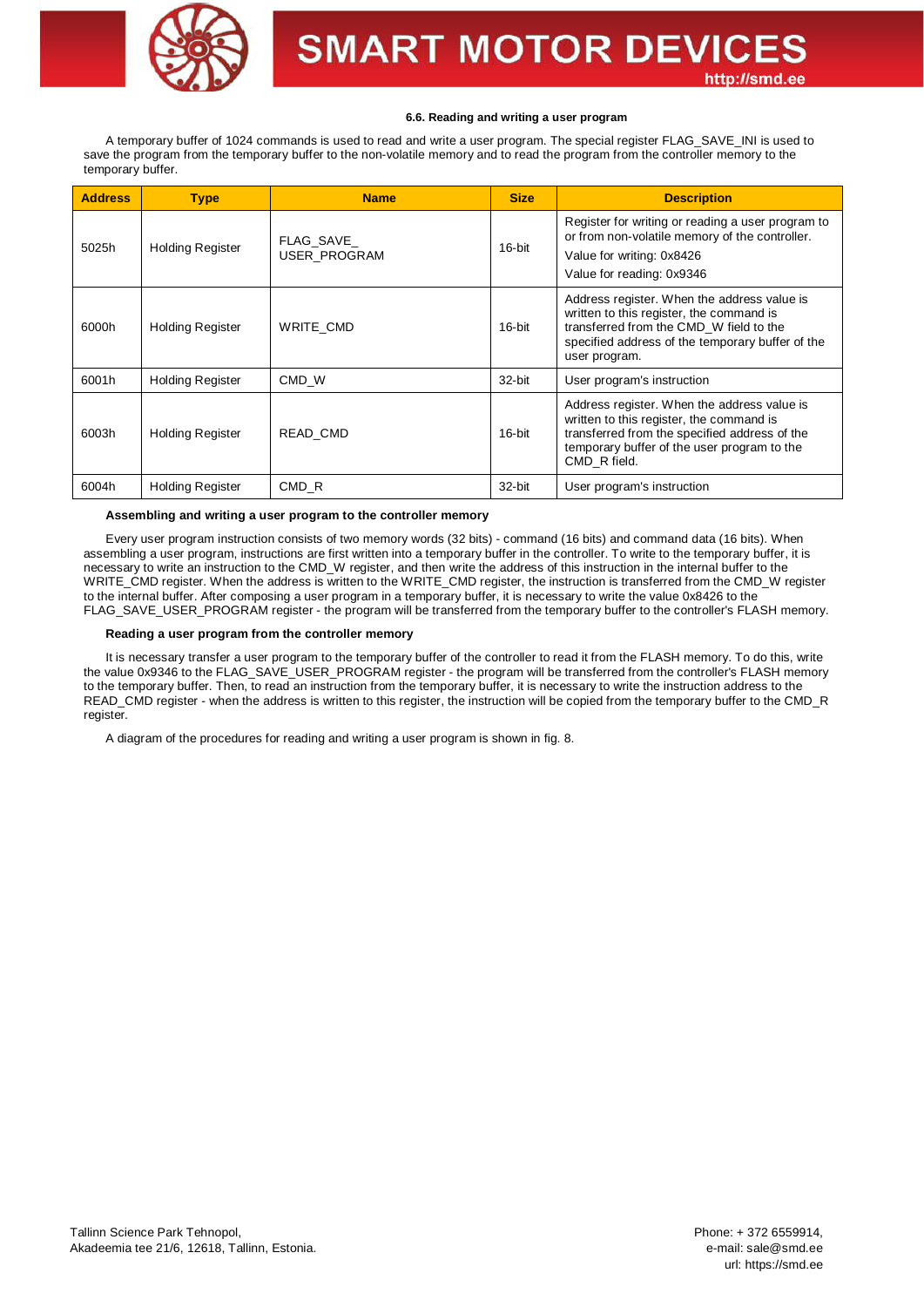



Fig.8. Flow diagram of the procedures for reading and writing a user program.

#### **6.7. System registers**

| <b>Address</b> | <b>Type</b>             | <b>Name</b> | <b>Size</b> | <b>Description</b>                                        |  |  |
|----------------|-------------------------|-------------|-------------|-----------------------------------------------------------|--|--|
| 7000h          | <b>Holding Register</b> | AX REG      | 16-bit      | Data storage register for user program                    |  |  |
| 7001h          | <b>Holding Register</b> | BX REG      | 16-bit      | Data storage register for user program                    |  |  |
| 7002h          | <b>Holding Register</b> | CX REG      | 16-bit      | Data storage register for user program                    |  |  |
| 7003h          | <b>Holding Register</b> | DX REG      | 16-bit      | Data storage register for user program                    |  |  |
| 7004h          | <b>Holding Register</b> | EX REG      | 16-bit      | Data storage register for user program                    |  |  |
| 7005h          | <b>Holding Register</b> | FX REG      | 16-bit      | Data storage register for user program                    |  |  |
| 7006h          | <b>Holding Register</b> | PC REG      | 16-bit      | Register-pointer to the current executing user<br>command |  |  |

System registers AX\_REG..FX\_REG (value range 0..65535) are intended for temporary storage of data during executing of a user program. PC\_REG is a pointer to the currently executing user program instruction. More detailed description in the section 6.9.

#### **6.8. Identification registers**

| <b>Address</b> | <b>Type</b>    | <b>Name</b>     | <b>Size</b> | <b>Description</b>   |
|----------------|----------------|-----------------|-------------|----------------------|
| 8001h          | Input Register | HW MAJOR        | 16-bit      | Driver type          |
| 8002h          | Input Register | <b>HW MINOR</b> | 16-bit      | Hardware version     |
| 8003h          | Input Register | FW MAJOR        | 16-bit      | Software indentifier |
| 8004h          | Input Register | FW MINOR        | 16-bit      | Software version     |

The registers are necessary to determine the functional purpose of the control unit, its characteristics and software version via the network.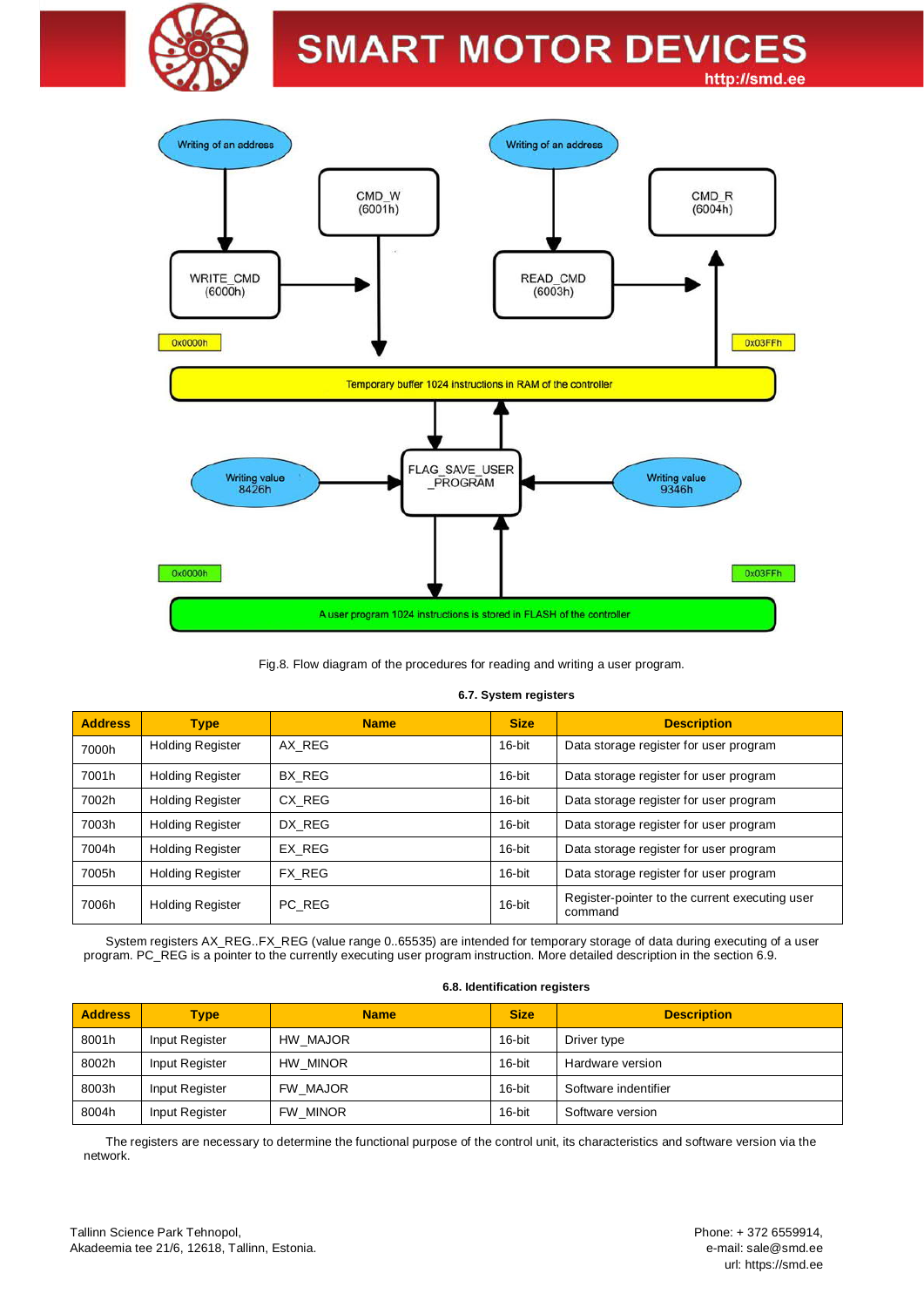

For BLSD-20Modbus the values are:

- · HW\_MAJOR 1000
- HW\_MINOR x
- · FW\_MAJOR x
- FW\_MINOR x

## **6.9. User program instructions**

The structure of user program instructions is shown in the diagram in fig. 9.



Fig. 9. Structure of a user program instruction

The user program instruction is 32 bits in size and contains the following fields:

**uCmd** – 7 bits – command code

**bTypeJmp** – 1 bit – displacement type for movement commands:

- $\bullet$  0 absolute value
- $\bullet$  1 relative value

uAdrSysReg - 4 bits - address of the system register AX\_REG ... FX\_REG with numbers 0 ... 5

**uTypeModbusReg** – 4 bits – type of a Modbus register:

- 0 Discrete Inputs
- $1 \text{Coils}$
- $2 -$  Inputs
- 3 Holding registers

**uData** – 16 bits - data.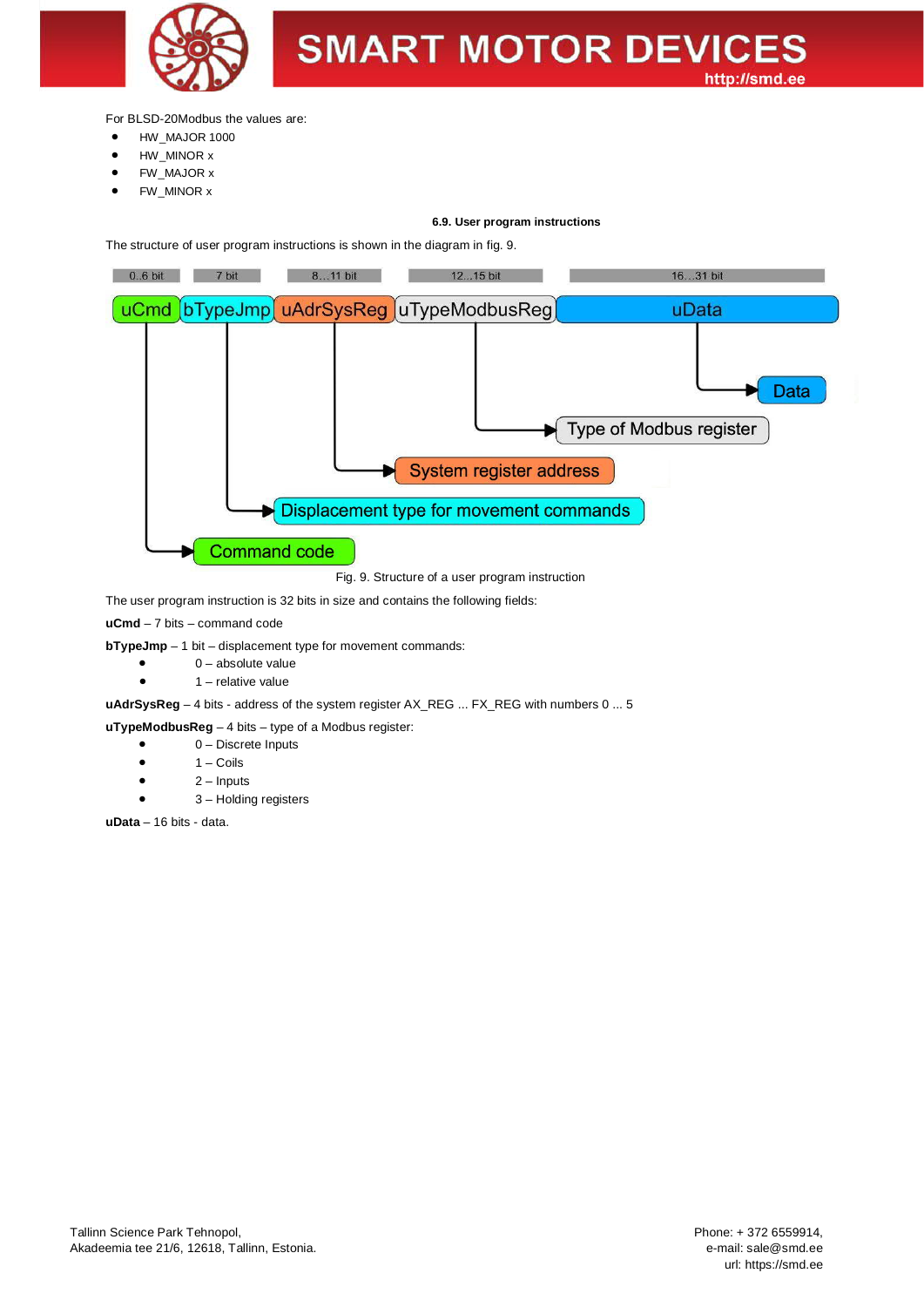

|      | uCmd                  | bTypeJmp             | uAdrSysReg                        | uTypeModbusReg                                                   | uData                                |
|------|-----------------------|----------------------|-----------------------------------|------------------------------------------------------------------|--------------------------------------|
| 0x00 | CMD_STOP_PROGRAM      |                      |                                   |                                                                  |                                      |
| 0x01 | CMD_SET_SYSTEM_REG    |                      | System register<br>address $(05)$ |                                                                  | Constant<br>0.65535                  |
| 0x02 | CMD_WRITE_REG_MODBUS  |                      |                                   | 0 - Discrete Inputs                                              | ModBUS register                      |
| 0x03 | CMD_READ_REG_MODBUS   |                      | System register<br>address $(05)$ | $1 - \text{Coils}$<br>$2 -$ Inputs<br>$3 -$ Holding<br>registers | address<br>0.65535                   |
| 0x04 | CMD_DELAY             |                      |                                   |                                                                  | Pause duration, ms<br>0.65535        |
| 0x05 | CMD_JMP               |                      |                                   |                                                                  |                                      |
| 0x06 | CMD_JMP_AX_PARI_BX    | $0 -$ absolute value |                                   |                                                                  | Move address<br>0.1024               |
| 0x07 | CMD_JMP_AX_NOPARI_BX  | $1$ – relative value |                                   |                                                                  | or                                   |
| 0x08 | CMD_JMP_AX_MORE_BX    |                      |                                   | $\blacksquare$                                                   | $offset + 1024$                      |
| 0x09 | CMD_JMP_AX_LESS_BX    |                      | $\blacksquare$                    |                                                                  |                                      |
| 0x0A | CMD_CALL              |                      |                                   |                                                                  | Subroutine address<br>0.1024         |
| 0x0B | CMD_RETURN            |                      |                                   |                                                                  |                                      |
| 0x0C | CMD_FOR               |                      |                                   |                                                                  | Cycle length and<br>number of cycles |
| 0x0D | CMD_FULL_STOP_PROGRAM |                      |                                   |                                                                  |                                      |

**CMD\_STOP\_PROGRAM** – (command code 0x00) – stop executing of a user program, without exiting the user program execution mode. At the end of the program execution, all registers and state of the motor remain as they were before the command was executed (the motor continues to rotate if it was rotating before the command was executed). Before the next start of the program, you must send the CMD\_FULL\_STOP\_PROGRAM command.

**CMD\_FULL\_STOP\_PROGRAM** – (command code 0x0D) - stopping the execution of the user program and exiting the program operation mode. At the end of the program execution, all registers and the state of the motor return to their original values, the motor stops.

**CMD\_SET\_SYSTEM\_REG** – (command code 0x01) – writing to the system register with the uAdrSysReg address, values from the uData data field.

**CMD\_WRITE\_REG\_MODBUS** – (command code 0x02) – writing the contents from the uAdrSysReg system register to the ModBUS register space defined by the TypeModbusReg field and its address in the uData field.

**CMD\_READ\_REG\_MODBUS** – (command code 0x03) – reading the content from the ModBUS register space determined by the TypeModbusReg field and its address in the uData field into one of the uAdrSysReg system registers.

**CMD\_DELAY** – (command code 0x04) – pause, ms.

**CMD\_JMP** – (command code 0x05) – jump to the address specified in the uData field.

**CMD\_JMP\_AX\_PARI\_BX** – (command code 0x06) – jump to the address specified in the uData field, if the value in the system register AX\_REG is equal to the value in BX\_REG.

**CMD\_JMP\_AX\_NOPARI\_BX** – (command code 0x07) – jump to the address specified in the uData field if the value in the system register AX\_REG is not equal to the value in BX\_REG.

**CMD\_JMP\_AX\_MORE\_BX** – (command code 0x08) – jump to the address specified in the uData field, if the value in the system register AX\_REG is greater than the value in BX\_REG.

**CMD\_JMP\_AX\_LESS\_BX** – (command code 0x09) – jump to the address specified in the uData field, if the value in the system register AX\_REG is less than the value in BX\_REG.

**CMD\_CALL** – (command code 0x0A) – call a subroutine starting at the address specified in the uData field.